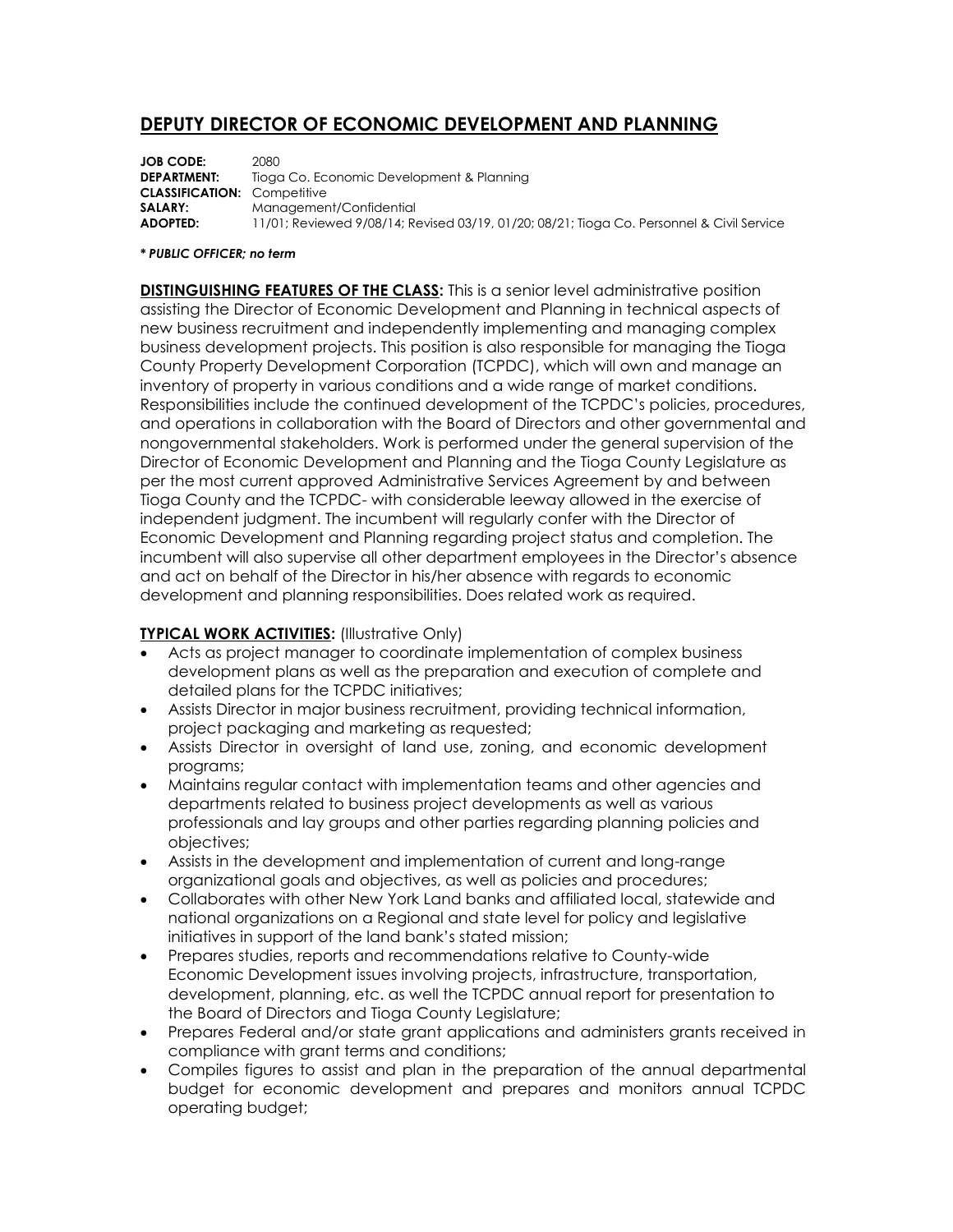- Makes presentations to the public, private organizations, municipalities and other interested parties on behalf of the Director.
- Ensures compliance with Public Authorities Accountability Act;
- Plans for strategic acquisition, disposition, and assembly/holding of property in accordance with plans developed by municipal governments;
- Plans and budgets for the management, maintenance, improvement, and marketing of the TCPDC's real property inventory according to said redevelopment plans;
- Oversees professional service contracts including, but not limited to, legal services, accounting, and brokerage services, property maintenance and development contracts:
- Analyzes and evaluates vendor services to ensure procurement of services that best meet the needs of the land bank.
- Oversees real estate transactions and leases.

## **FULL PERFORMANCE KNOWLEDGE, SKILLS, ABILITIES & PERSONAL CHARACTERISTICS:**

Thorough knowledge of the purposes, principles, methods and terminology used in economic development and planning and real estate development; thorough knowledge of techniques used to gather data for analysis; thorough knowledge of funding sources and application procedures; thorough knowledge of modern principles and practices of effective management; good knowledge of Federal and State or grant programs available for the county and/or its municipalities, grants management and regulatory compliance; good knowledge about developing and managing a not-for-profit organization's operating budget and cost analysis; good knowledge of land use and zoning practices; ability to organize, plan and coordinate the work of project team members; ability to write complex reports and grants; ability to prepare reports, analyze findings and make recommendations; ability to prepare and maintain comprehensive plans for development; ability to carry out assignments independently; ability to handle multiple projects simultaneously, initiative and resourcefulness; dependability; ability to express ideas clearly and accurately both orally and in writing; ability to prepare and analyze budgetary figures; ability to establish and maintain effective working relationships with civic leaders, public officials, business C.E.O.'s presidents of institutions of higher learning and the general public; physical condition commensurate with the demands of the position.

#### **MINIMUM QUALIFICATIONS (Either):**

- **a.** Graduate from a regionally accredited or New York State registered college or university with a Masters degree in business administration, finance, economics, planning, public administration or closely related field; **OR**
- **b.** Graduation from a regionally accredited or New York State registered college or university with a Bachelors degree in business administration, finance, economics, planning, public administration or a closely related field and two (2) years of fulltime professional experience or its part-time equivalent in economic development, business management, public administration, planning, finance, marketing, real estate or similar field; **OR**
- **c.** Graduation from a regionally accredited or New York State registered college or university with an Associates degree in business administration, finance,